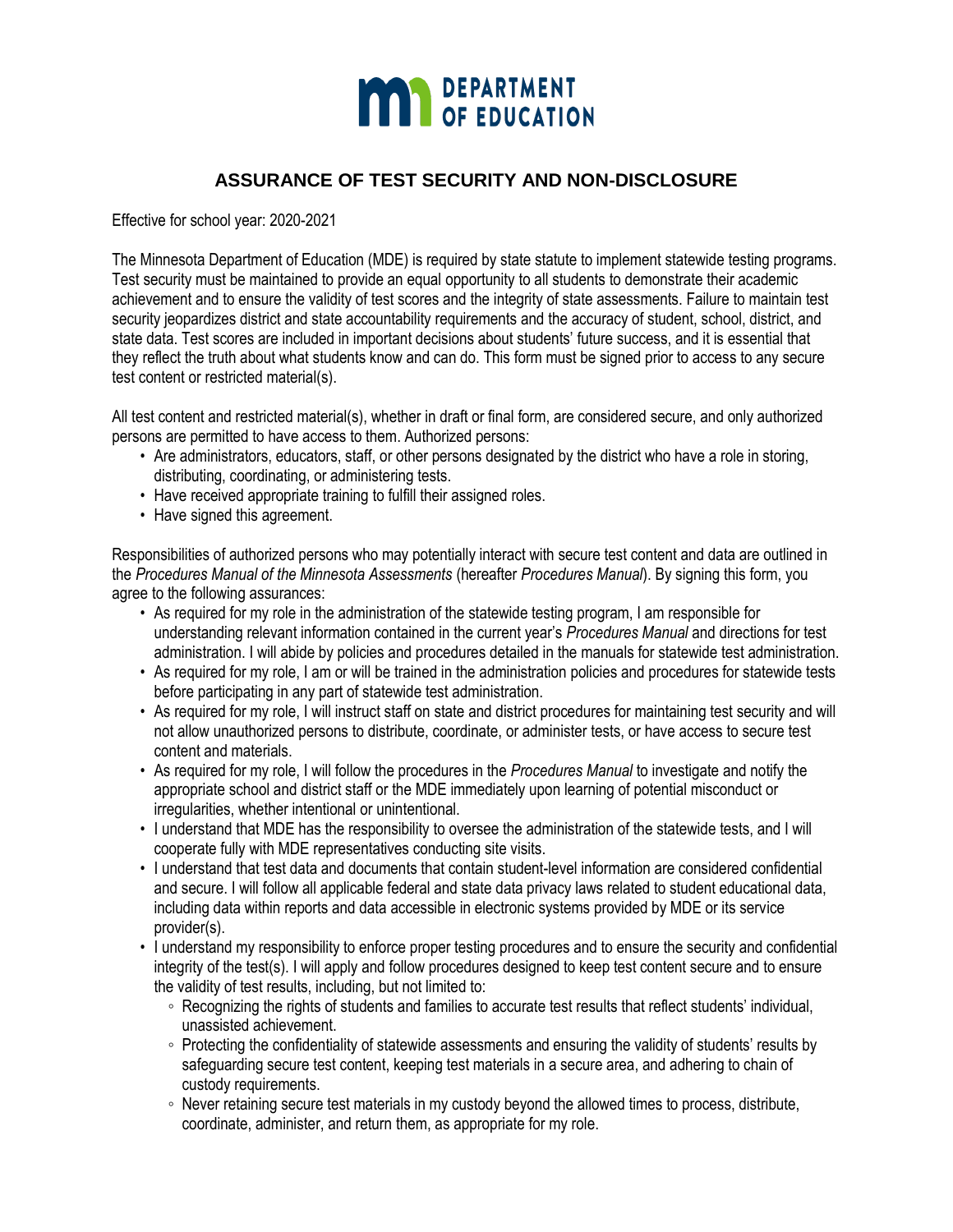- Ensuring that no part of the paper or online tests are outlined, summarized, paraphrased, discussed, released, distributed to unauthorized personnel, printed, reproduced, copied, photographed, recorded, or retained in original or duplicated format, without the explicit permission of MDE or as authorized in the *Procedures Manual*.
- Never permitting or engaging in the unauthorized use of a student's MARSS or Secure Student Identification Number (SSID) to log in to the online testing system or access an online test.
- Never engaging in, or allowing others to engage in, unauthorized viewing, discussion, or analysis of test items before, during, or after testing.
- Actively monitoring students during test administration for prohibited behavior.
- Never leaving students unattended during test administration or under the supervision of unauthorized staff or volunteers.
- Never providing students with answers to secure test items, suggesting how to respond to secure test items, or influencing student responses to secure test items. Prohibited actions include, but are not limited to, providing clues or hints; providing reminders of content or testing strategies, prompting students to correct or check/recheck specific responses; permitting access to curricular materials (e.g., textbooks, notes, review materials, bulletin boards, posters, charts, maps, timelines, etc.); or using voice inflection, facial gestures, pointing, gesturing, tapping, or other actions to indicate a response or accuracy of a student's response.
- Never formally or informally scoring secure tests or individual test items except as required by the testspecific manuals and directions. Prohibited actions include, but are not limited to, creating an answer key; reviewing or scoring a student's item response or responses unless items are designed to be scored by the test administrator using a rubric or script; retaining, reviewing, or scoring student scratch paper or accommodated test materials; or tracking student performance on test items.
- Never altering or engaging in other prohibited involvement with student responses.
- Never inducing or encouraging others to violate the procedures outlined above or to engage in any conduct that jeopardizes test security or the validity of test scores.

By accepting the terms of this agreement, you name yourself as an employee of the School District (District) or as an authorized person selected by the District and affirm that you are authorized by the District during the current academic school year to have access to secure test materials or student data related to statewide test administrations and hereby agree to be bound by the terms of this agreement.

Failure to follow procedures can lead to the invalidation of students' tests. Consequences for violating the terms of this agreement may result in a complaint filed with the local School Board, the Professional Educator Licensing and Standards Board, or the Board of School Administrators for evaluation and investigation. The findings of the appropriate Board may result in disciplinary action up to and including termination and/or loss of license.

\_\_\_\_\_\_\_\_\_\_\_\_\_\_\_\_\_\_\_\_\_\_\_\_\_\_\_\_\_\_\_\_\_\_\_\_ \_\_\_\_\_\_\_\_\_\_\_\_\_\_\_\_\_\_\_\_\_\_\_\_\_\_\_\_\_\_\_\_\_\_\_\_

\_\_\_\_\_\_\_\_\_\_\_\_\_\_\_\_\_\_\_\_\_\_\_\_\_\_\_\_\_\_\_\_\_\_\_\_ \_\_\_\_\_\_\_\_\_\_\_\_\_\_\_\_\_\_\_\_\_\_\_\_\_\_\_\_\_\_\_\_\_\_\_\_

Signature Date **Date** 

Name (printed) Name (printed) Work Telephone

\_\_\_\_\_\_\_\_\_\_\_\_\_\_\_\_\_\_\_\_\_\_\_\_\_\_\_\_\_\_\_\_\_\_\_\_ \_\_\_\_\_\_\_\_\_\_\_\_\_\_\_\_\_\_\_\_\_\_\_\_\_\_\_\_\_\_\_\_\_\_\_\_

School Name **Email Address** 

District Name

\_\_\_\_\_\_\_\_\_\_\_\_\_\_\_\_\_\_\_\_\_\_\_\_\_\_\_\_\_\_\_\_\_\_\_\_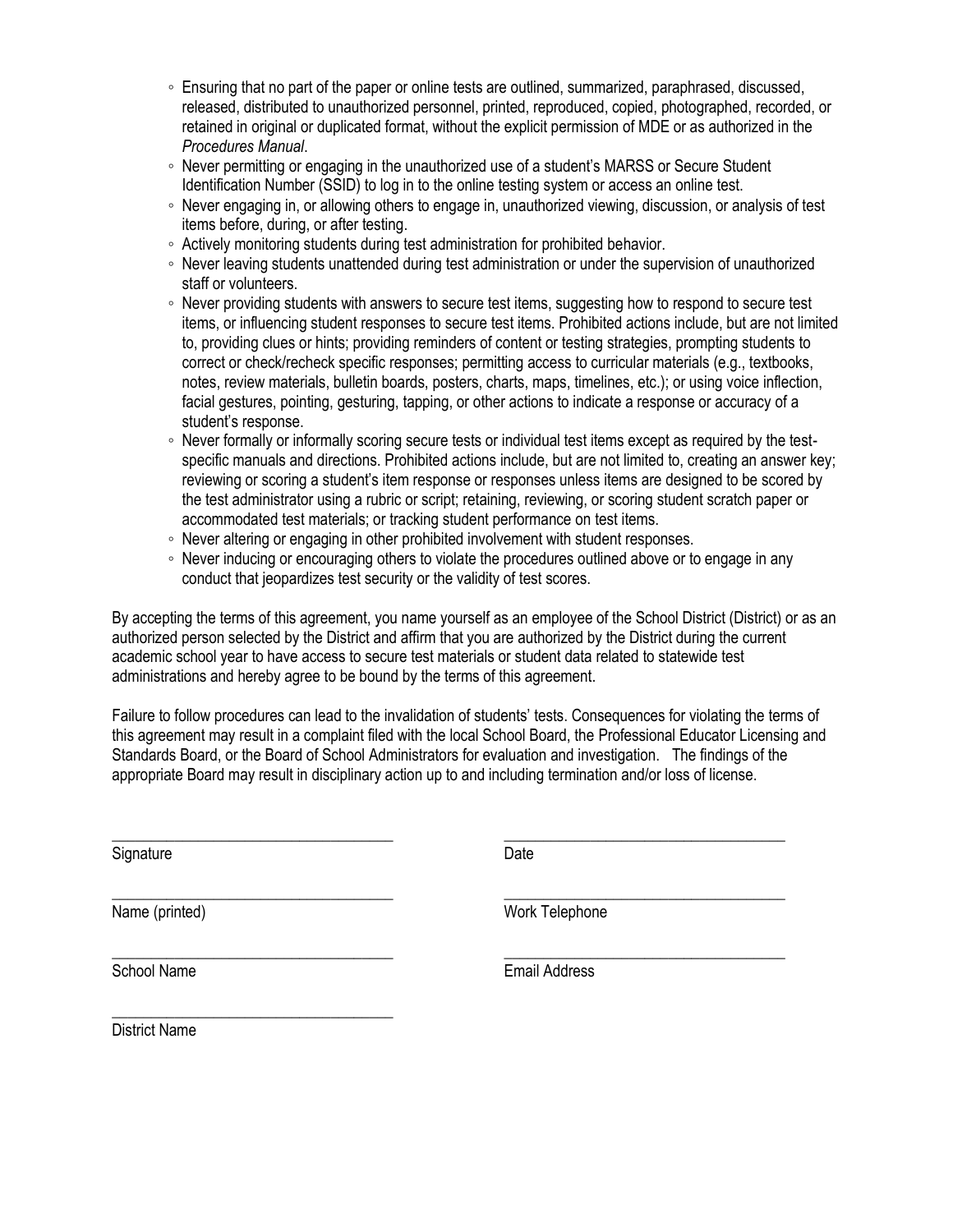

## **TEST ADMINISTRATION REPORT (TAR)**

|  | Signature: Signature:                                                                     |  |  |  |  |  |  |  |
|--|-------------------------------------------------------------------------------------------|--|--|--|--|--|--|--|
|  |                                                                                           |  |  |  |  |  |  |  |
|  | <b>Subject</b> (if applicable): $\square$ Mathematics $\square$ Reading $\square$ Science |  |  |  |  |  |  |  |

The *Test Administration Report* is used to record the occurrence of a variety of special circumstances, including, but not limited to, test misadministrations and reasons for invalidations. This report may be used to help answer questions from district staff, parents, and the media about what occurred during testing when student results are available. If may also be requested by MDE for audits or monitoring conducted by MDE. Refer to Chapter 3 of the *Procedures Manual* for additional information about circumstances and incidents to document on this form.

Provide the student information and description of the circumstance or incident below. If an adult was involved (e.g., translator), include the adult's name, signature, and role in test administration. Attach additional sheets to this form as needed.

Districts are not required to return the *Test Administration Report*. However, districts must maintain records for two years after the end of the academic school year in which testing took place for audits or monitoring conducted by MDE or to answer questions when reports are received. If completed by the School Assessment Coordinator, a copy of the report should be forwarded to the District Assessment Coordinator.

| <b>Name of Student</b> | Gr. | <b>MARSS (13 digits)</b> | <b>Description and Name and Signature</b> |  |
|------------------------|-----|--------------------------|-------------------------------------------|--|
|                        |     |                          |                                           |  |
|                        |     |                          |                                           |  |
|                        |     |                          |                                           |  |
|                        |     |                          |                                           |  |
|                        |     |                          |                                           |  |
|                        |     |                          |                                           |  |
|                        |     |                          |                                           |  |
|                        |     |                          |                                           |  |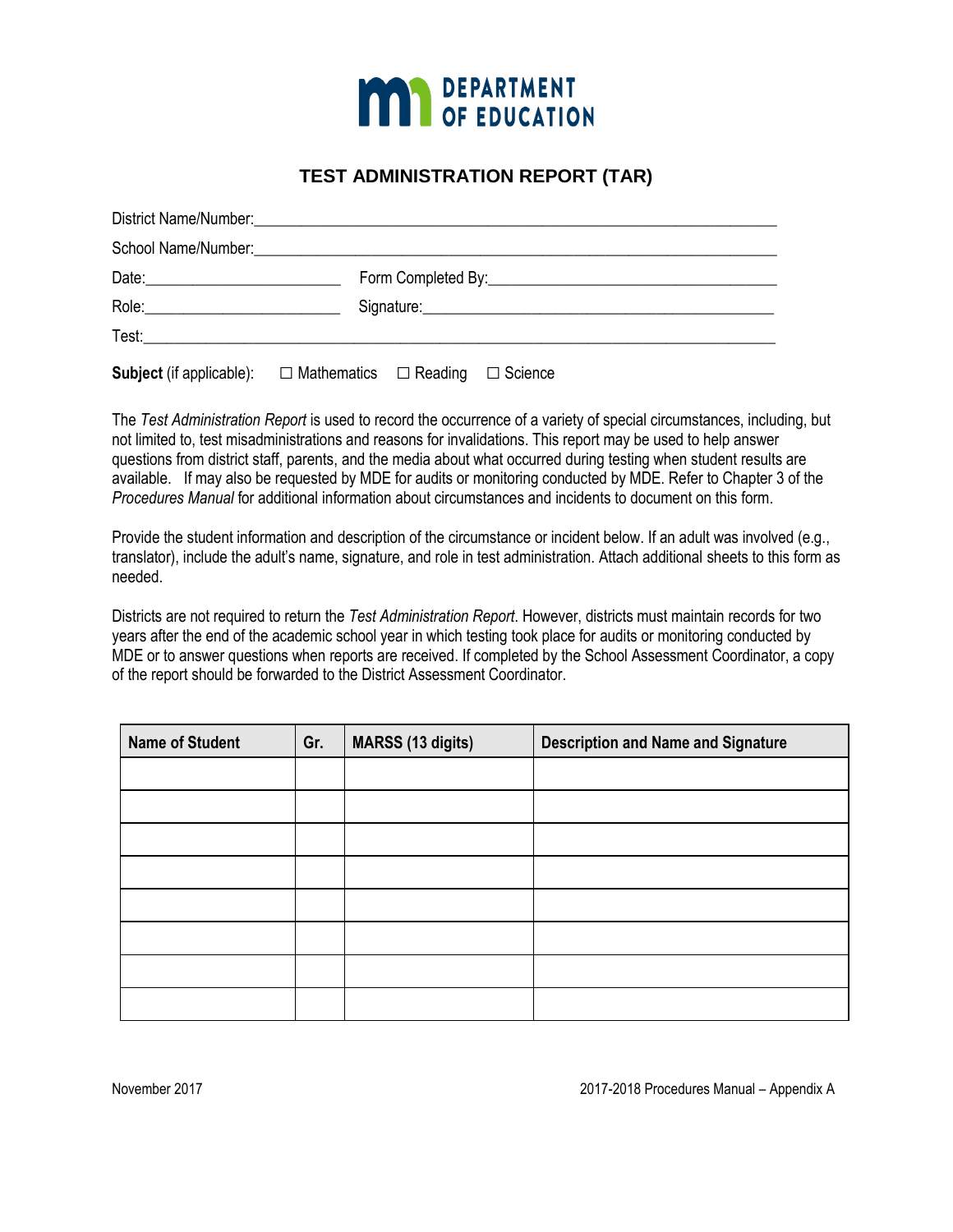## **DISTRICT TEST SECURITY PROCEDURES Goodhue County Education District, Red Wing, Minnesota 2020-2021**

### **I. PREPARATION FOR TEST SECURITY DURING TEST ADMINISTRATION**

### A. Roles and Responsibilities

- 1. The Education District DAC will be responsible for ensuring completion of *Assurance of Test Security and Non-Disclosure* each year by all staff involved with test administration.
- 2. The Education District DAC will be responsible for reviewing the specific requirements staff agreed to in the *Assurance of Test Security and Non-Disclosure* prior to spring testing (especially if the assurance was completed in the fall).
- 3. The Education District DAC will be responsible for training the Test Monitors and Test Administrators prior to the test administration. Annual training for Test Monitors and Test Administrators must include training on test administration policies and procedures and test security and be documented and kept on file at the district.
	- a) Review of Test Security Training. Test Monitor responsibilities, *Test Monitor and Student Directions*, and any special instructions for a particular test given.
	- b) Review of required test-specific trainings, such as the Online Test Monitor Certification Course and MTAS Training for Test Administrators.
	- c) Discuss what active monitoring of the test session involves and the school district's expectations for Test Monitors.
	- d) Review of district policies and procedures for situations that may arise during test administration in order to maintain test security, including:
		- (1) Who will answer questions from staff involved in test administration and how staff will ask questions without leaving students unmonitored.
		- (2) What the process is for contacting others for assistance if a problem arises during the testing so active monitoring can continue.
		- (3) Who Test Monitors should contact in case of emergency.
		- (4) Ensuring students get to the correct rooms for test administration.
		- (5) Ensuring students do not use cell phones or other electronic devices.
		- (6) Breaks for use of the restroom or other interruptions during testing: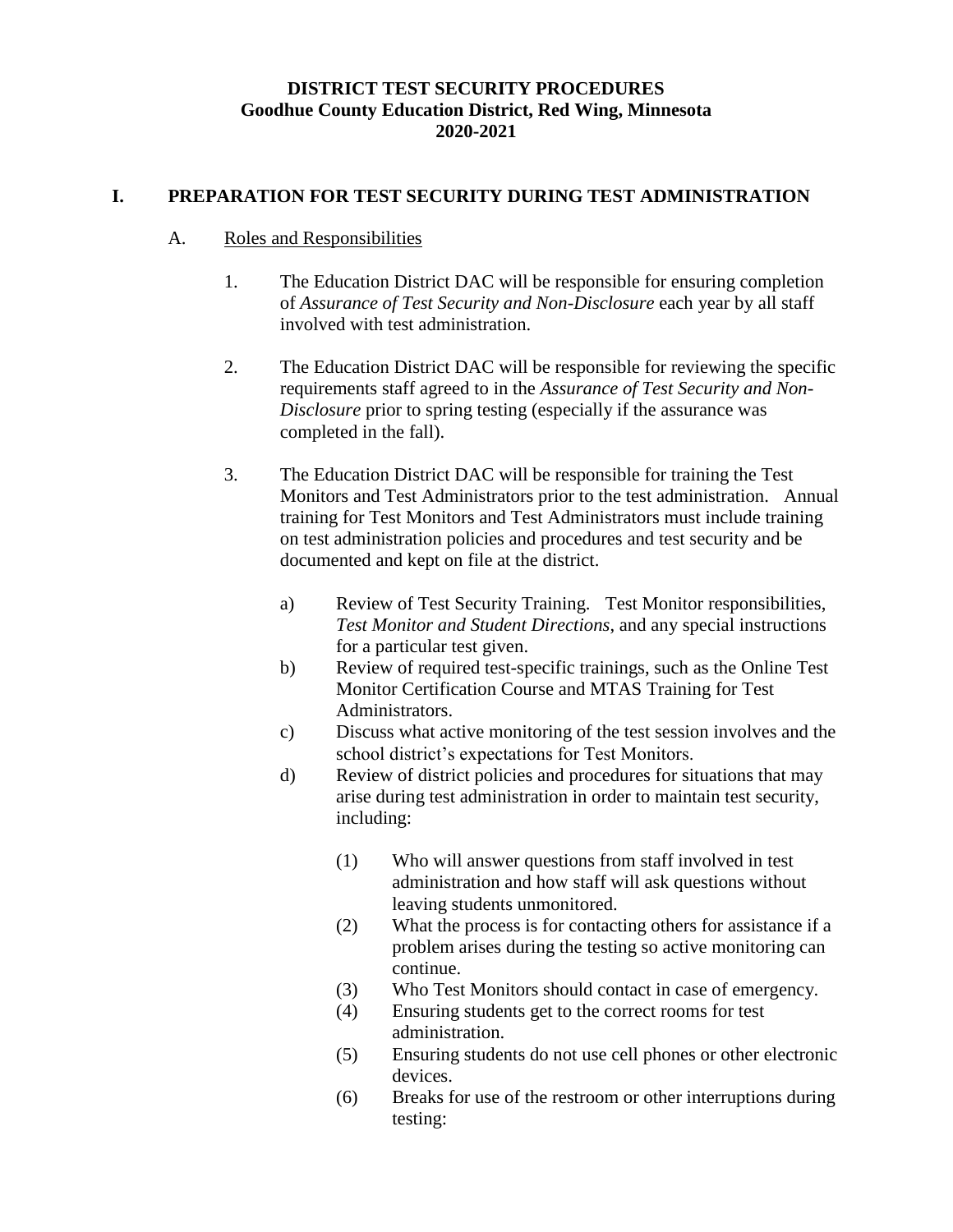- (a) What to do if a student reports an error or technical issue with a test item.
- (b) What to do if an individual student or the Test Monitor becomes ill or needs to leave during testing.
- (c) What to do if an entire group of students needs to leave during testing (e.g., emergency situation, fire drill).
- (d) What individual students will do when finished testing.
- (7) Remind staff that all test materials are secure and cannot be reproduced or shared in any form.
- 4. Test Administrators will ensure that students are reminded of the importance of test security (including the expectation that students will keep test content secure and act with honesty and integrity during test administration).
- 5. The Education District DAC will ensure that all guidelines referenced in applicable procedures manuals are followed in terms of what materials are allowed during test administration, calculator use guidelines, what help a Test Monitor can give, covering instructional materials in the classroom, and setup of computer labs and testing rooms.
- 6. The Education District DAC is responsible for tracking devices/computers used by students.
- 7. The Education District DAC is responsible for conducting on-site monitoring of test administrations within the district.
- 8. The Education District DAC is responsible for determining the process for how all secure test materials for online and paper administrations will be kept secure before, during, and after testing, including when and how all secure test materials are returned between testing sessions and once testing is completed.
	- a) The Building Administrators is responsible for reminding staff of the district process for communicating potential security breaches within the school and to the District Assessment Coordinator, as well as providing information on the MDE tip line as an additional option for reporting security concerns.

### **II. BREACHES IN TEST SECURITY**

Any concern that test security may have been breached must be reported to the District Assessment Coordinator who will notify MDE within 24 hours of the time notice of the alleged breach was received and submit the *Test Security Notification* in Test WES within 48 hours of notice of the alleged breach.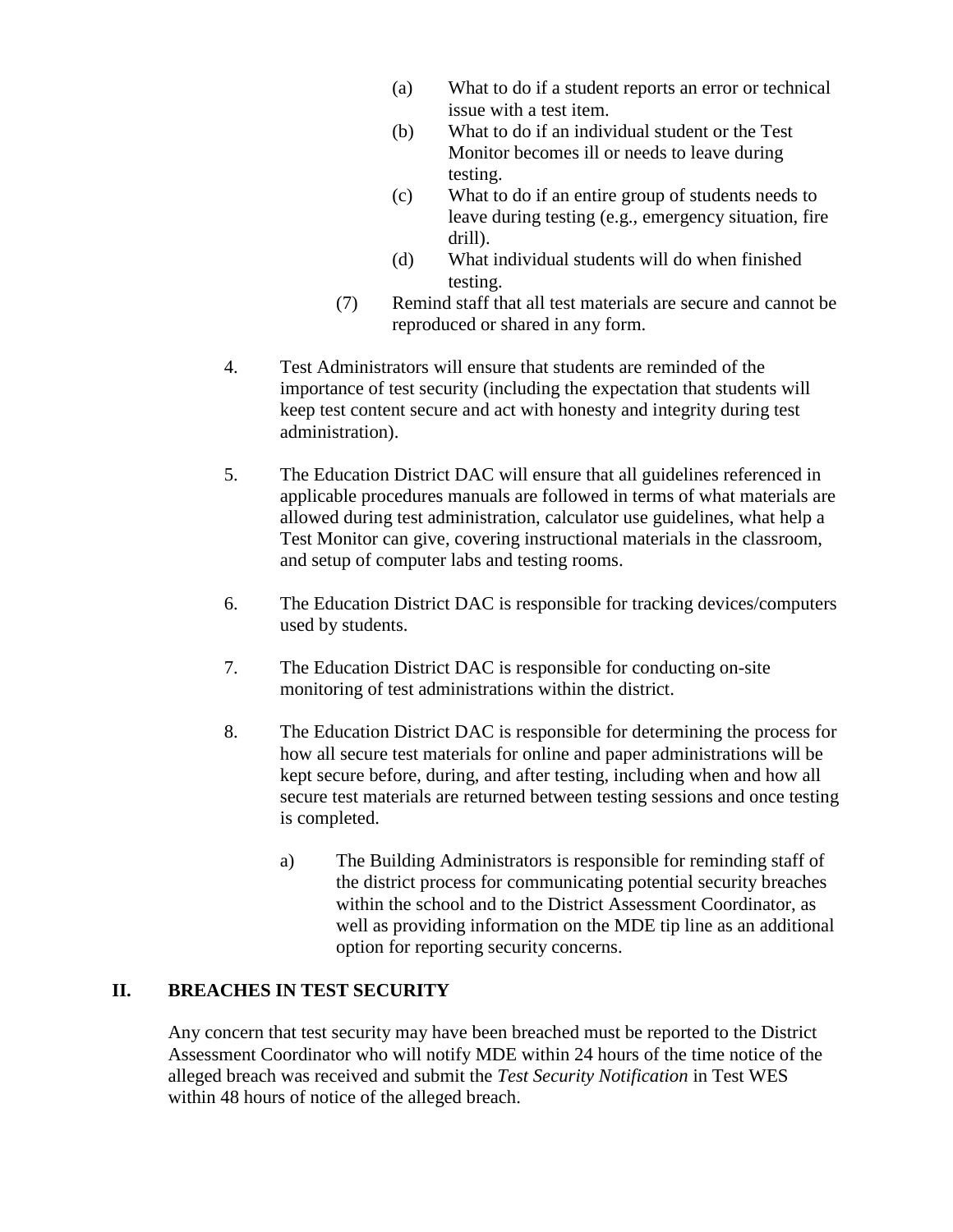### **III. CHAIN OF CUSTODY FOR SECURE TEST MATERIALS**

#### A. Receipt and Organization of Secure Test Materials

- 1. Persons with access to the secured area, inventory materials, and complete security checklists are The Education District DAC. Persons with access to secure online testing systems, student testing tickets, and student scratch paper are the Education District DAC, Building Administrators and Test Administrators.
- 2. Paper test materials are shipped to district or school as determined by the Education District DAC. If delivered to the school district, the process for distributing secure test materials to the school(s) will be completed by the Education District DAC.
- 3. The Education District DAC will be immediately informed that secure test materials have arrived and will secure all materials in a pre-determined secure locked location.
- 4. The Education District DAC\_ will inventory materials immediately using the securing checklists. Any discrepancies will be reported immediately to Executive Director. Security checklists are maintained by the school district for two years following the end of the school year that the tests are administered.
- 5. The Education District DAC organizes test materials for each Test Monitor and Test Administrator, including *Test Monitor/Test Materials Security Checklists*, student testing tickets, and scratch paper.
- 6. Test materials for online and paper administrations will be kept in locked records room, a secure locked location, until the time of distribution.
- 7. If students are taking the tests on multiple days, the building plan for keeping test materials (including student login information and any materials used as scratch paper) secure between test sessions includes the Education District DAC.

#### B. Distribution of Materials to Test Monitors or Test Administrators and Test Administration

- 1. The procedure for the distribution of all test materials for online administrations to the Test Monitors and Test Administrators will be the Education District DAC. Discrepancies in materials will be reported immediately to the Executive Director.
- 2. The procedure for the distribution of any paper test materials to the Test Monitors and Test Administrators will be developed by the Education District DAC. Discrepancies in materials will be reported immediately to the Education District DAC and the Executive Director.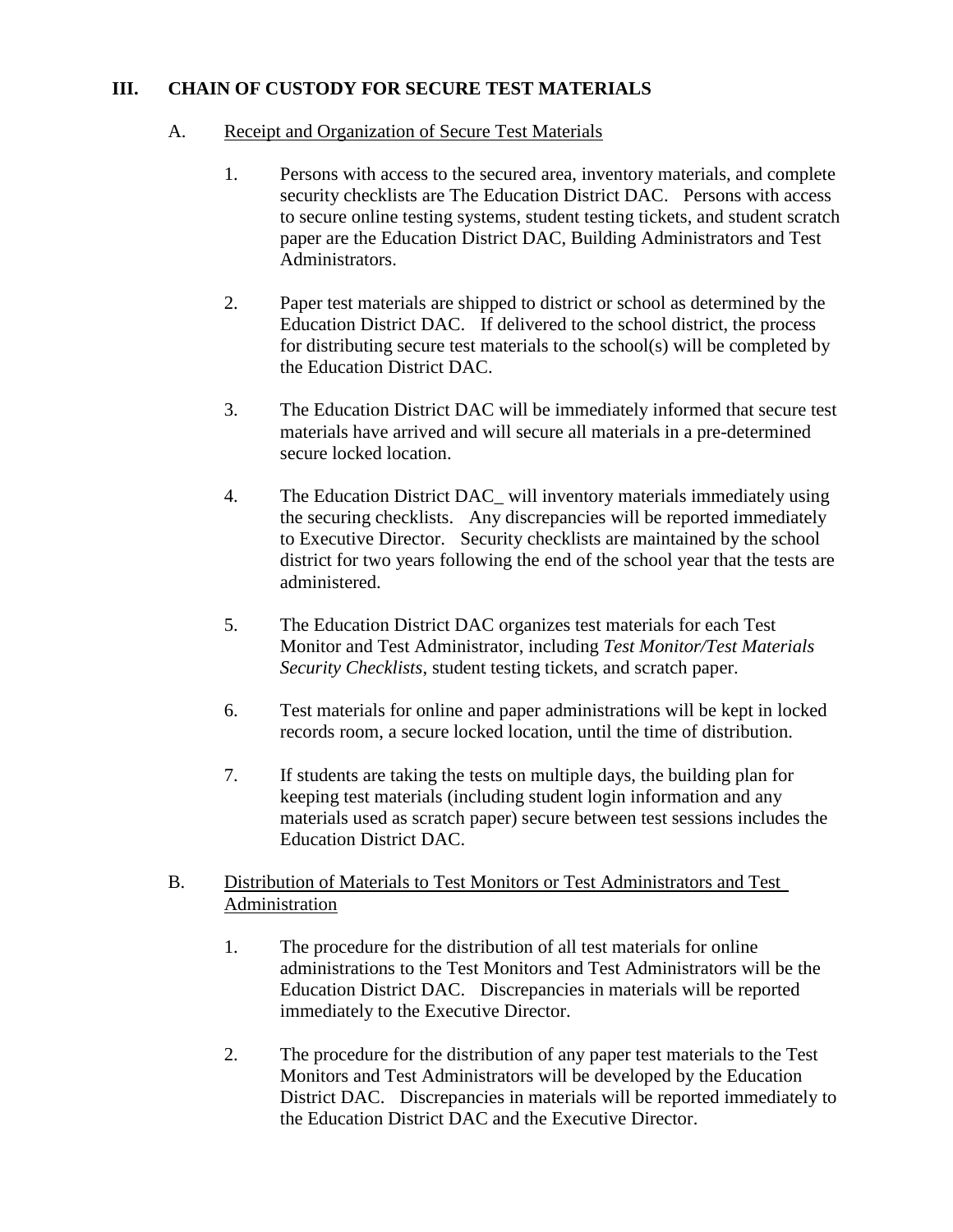- 3. Upon the receipt of materials, the Test Monitor will ensure that all test materials listed on the *Test Monitor Test Materials Security Checklist* and any other materials provided (e.g., student testing tickets, scratch paper) are accounted for prior to handing out the test materials to the students. Any discrepancies will be reported immediately to the Education District DAC and the Executive Director.
- 4. The Test Monitor is responsible for the test materials during the test administration until their return to the Education District DAC.

## C. Return of Materials

- 1. The Test Monitor and Test Administrator will return all test materials (including student testing tickets and any material used as scratch paper) to the Education District DAC immediately after testing. If Test Monitors and Test Administrators will keep test materials in between testing sessions, they must keep them in a locked secure location.
- 2. If not kept by Test Monitors and Test Administrators, the Education District DAC will keep all test materials secure until distributed for the next test session.
- 3. Student testing tickets and any materials used as scratch paper will be securely destroyed at the end of test administration by the Education District DAC no more than 48 hours after the close of the testing window.
- 4. *Test Monitor Test Materials Security Checklists* for paper test materials will be signed by the Test Monitor indicating that all materials have been returned once testing is completed. The *Test Monitor Test Materials Security Checklists* will be returned to the Education District DAC.
- 5. When the test materials are returned to the Education District DAC, they will again be inventoried and kept in the Education District DAC's office or the locked file room, a secure locked location, until returned to the district office (if applicable) or shipped back to the service provider.
- 6. The Education District DAC will prepare the materials for their return to the district office (if applicable) or for shipment to the service provider according to return instructions in the applicable assessment manual.
- 7. The Education District DAC will follow instructions provided in the applicable assessment manual for the return shipping of test materials.